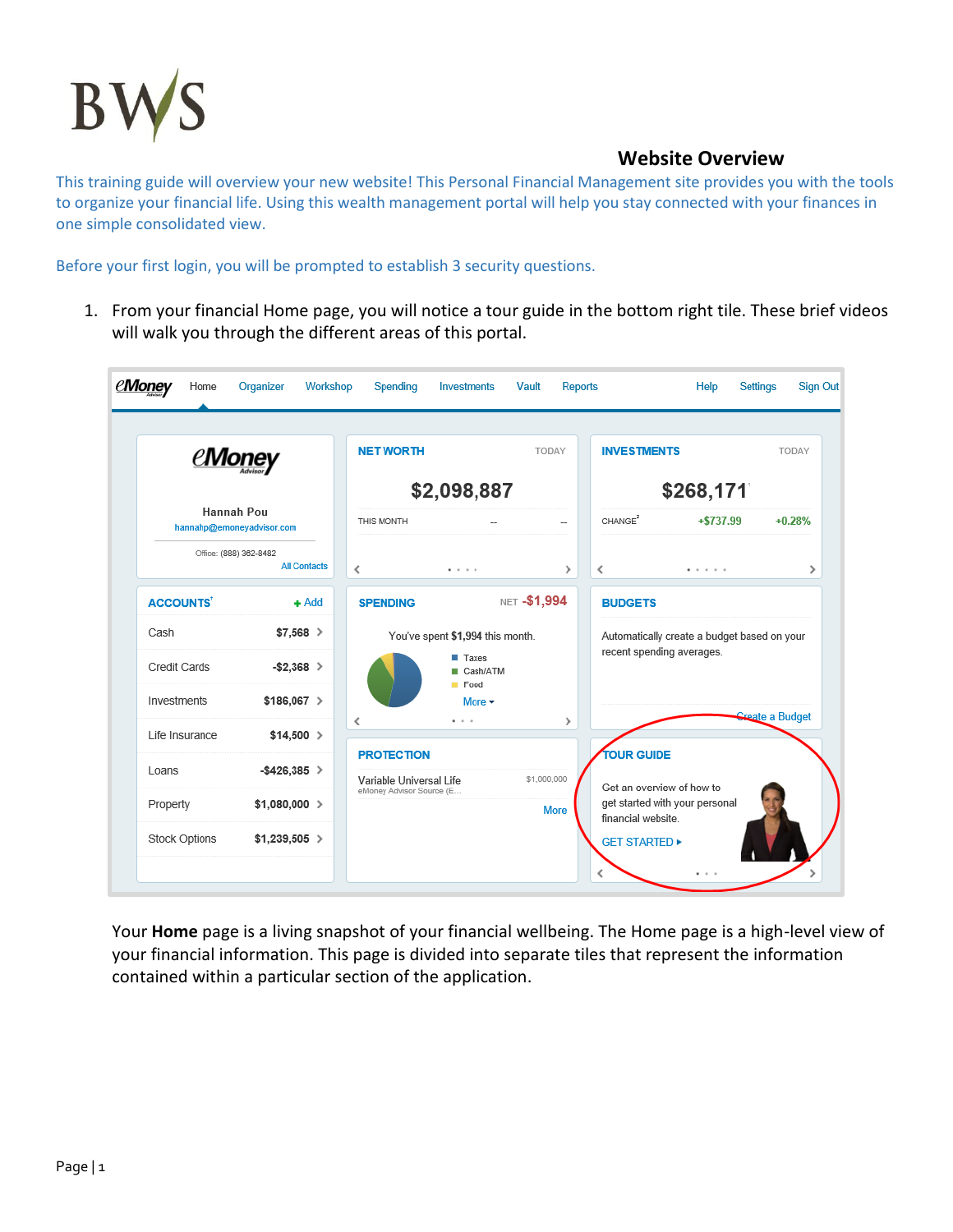

2. The **Organizer** will help you to consolidate all of your important financial information into one place. Click the different sections to add and edit the related information. Here you can add your accounts, financial data, people and property.

| emX<br>Home<br>Organizer                       | Spending<br>Investments<br>Vault<br>Reports | Sign Out<br>Help<br>Settings                                           |
|------------------------------------------------|---------------------------------------------|------------------------------------------------------------------------|
| <b>Accounts</b>                                | <b>Charles Buckingham</b><br>СB             | <b>Kristine Buckingham</b><br>G                                        |
| <b>Professional Contacts</b>                   | □ (610) 555-1313                            | □ (610) 555-1414                                                       |
| Income, Expenses, and Savings                  | @ hannahp@emoneyadvisor.com                 | @ KBuckingham@mlh.org                                                  |
| <b>Future Goals</b>                            | <b>四 3/19/1960</b>                          | 墨 5/30/1963                                                            |
| <b>Financial Priorities</b>                    | Owner at Buckingham Engineering             | <b>E</b> Bryn Mawr Hospital                                            |
| <b>Risk Tolerance</b>                          |                                             |                                                                        |
|                                                |                                             |                                                                        |
|                                                |                                             |                                                                        |
|                                                |                                             |                                                                        |
| People                                         |                                             | Add Person                                                             |
| Е<br><b>Adam</b>                               | JB<br><b>Jack</b>                           |                                                                        |
| Property                                       |                                             | Add Property                                                           |
| <b>Artwork and Jewelry</b><br>Ocean City Condo | <b>Bryn Mawr Home</b>                       | <b>Buckingham Engineering</b><br><b>Cars and Household Furnishings</b> |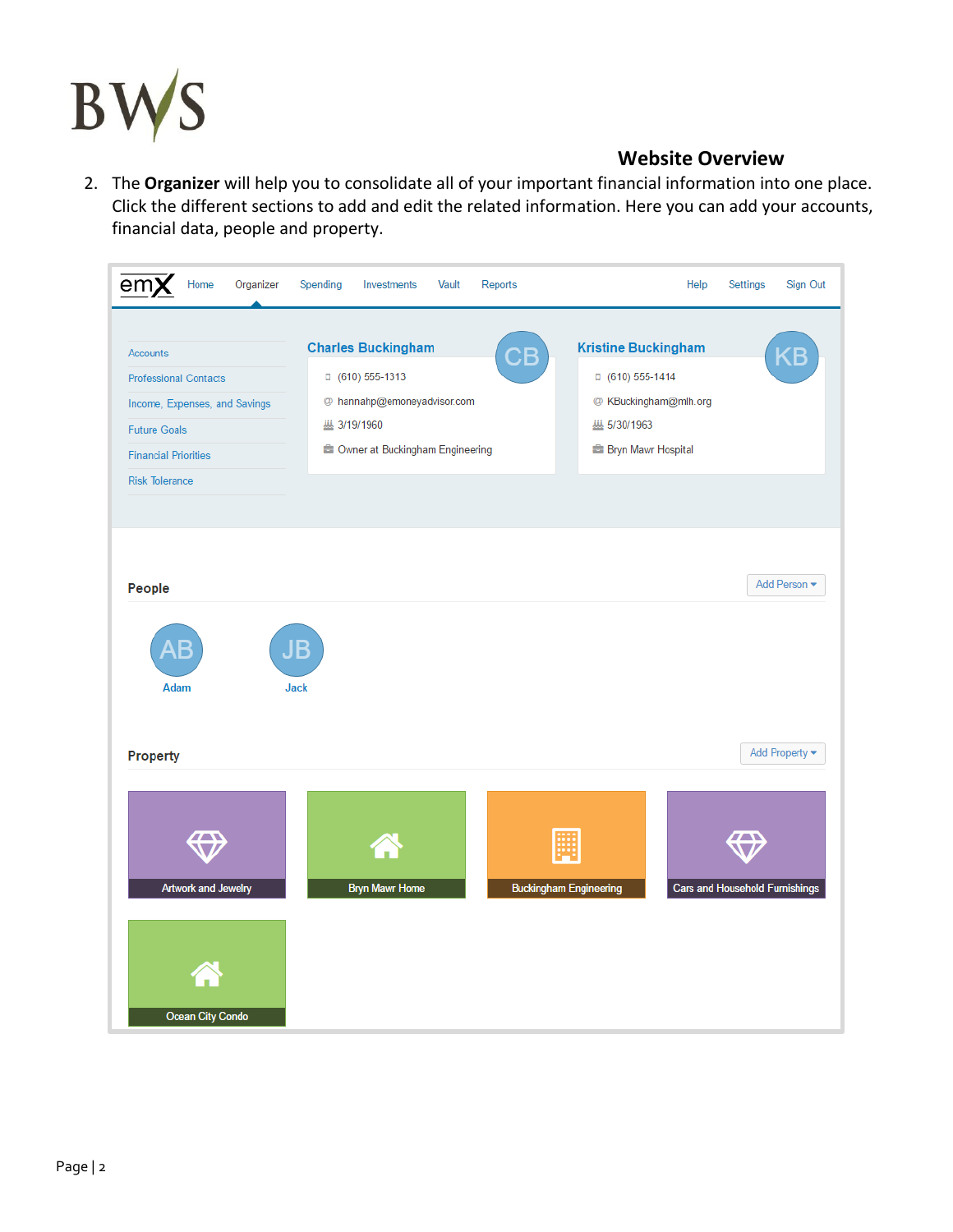

3. The **workshops** page can help you take a closer look at your retirement strategy, insurance protection, and education goals. Select a workshop and before you begin, verify you've completed the appropriate organizer sections.

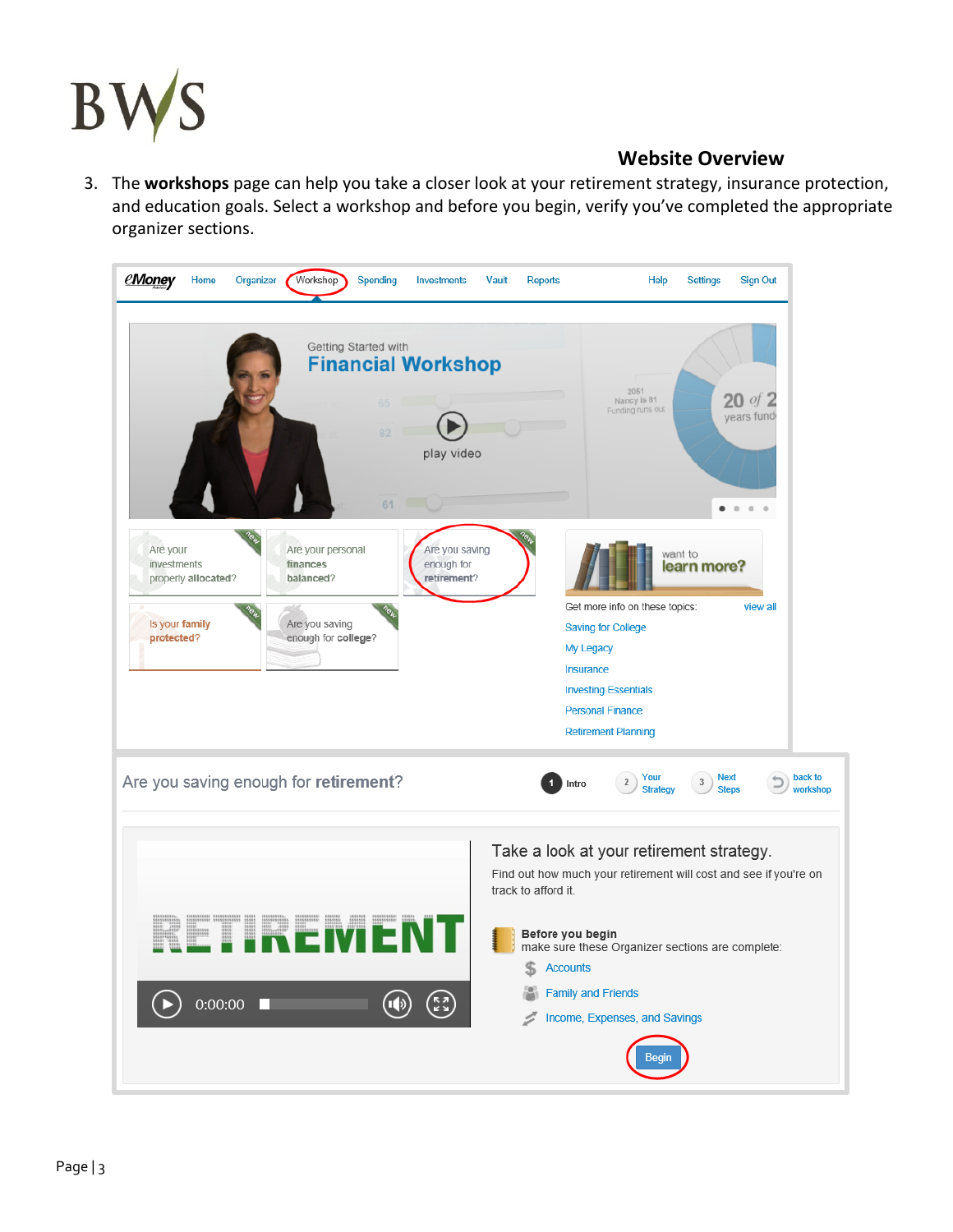

4. The **Spending** tab gives you a clear view of what you're spending each month. If there is no information on this screen, it's because a bank account or credit card needs to be added to Accounts in your Organizer. Spending includes an Overview tab, Budgets tab, and Transactions tab. Use these pieces together to create the most accurate view of your spending and your current budget.

| <b>eMoney</b><br>Home<br>Organizer                | Spending<br>Workshop<br>Investments | Vault<br><b>Reports</b>     | Help                  | <b>Sign Out</b><br>Settings |
|---------------------------------------------------|-------------------------------------|-----------------------------|-----------------------|-----------------------------|
| Overview<br><b>Transactions</b><br><b>Budgets</b> |                                     |                             |                       | <b>Settings</b>             |
| Date Range<br>This Month $\sim$                   | View<br>Spending by Category -      | Accounts<br>All Accounts -  |                       | <b>Reset All</b>            |
|                                                   |                                     | Income: $$0.00$             | Expenses: -\$1,993.88 | Net: - \$1,993.88           |
|                                                   |                                     |                             | Spending              | <b>Budgets</b>              |
|                                                   |                                     | $\blacksquare$ Taxes        | \$1,068.00            |                             |
|                                                   |                                     | ■ Cash/ATM                  | \$750.00              | --                          |
|                                                   |                                     | $\blacksquare$ Food         | \$160.00              | $\overline{\phantom{a}}$    |
|                                                   |                                     | <b>Business</b>             | \$9.66                | $\overline{a}$              |
|                                                   |                                     | $\blacksquare$ Shopping     | \$3.22                |                             |
|                                                   |                                     | $\blacksquare$ Unclassified | \$3.00                | $\overline{\phantom{0}}$    |
|                                                   |                                     | Total:                      | \$1,993.88            | \$0.00                      |
|                                                   | view related transactions           |                             |                       |                             |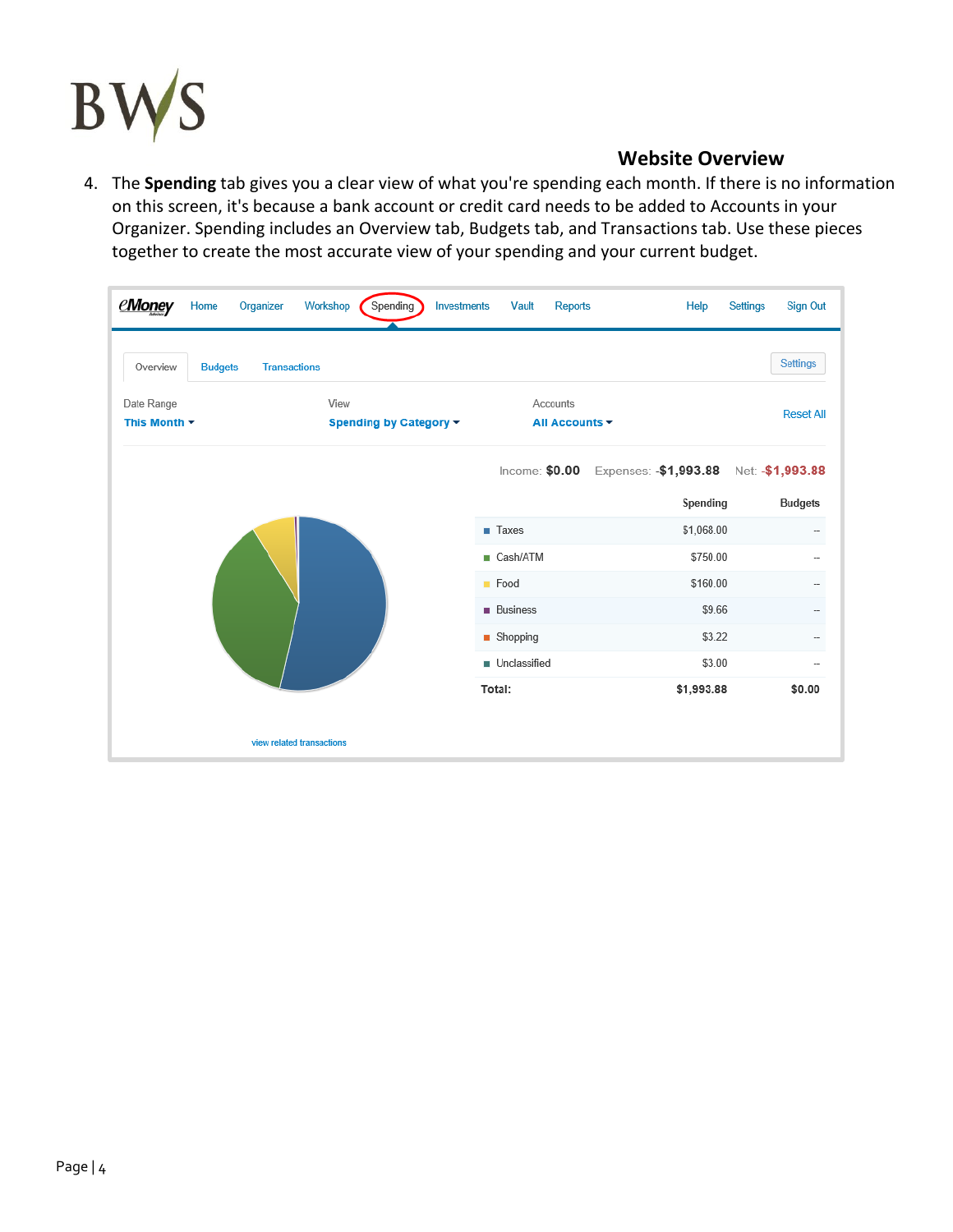

5. The **investments** tab is made up of four components: Summary, Allocation, Analysis, and Transactions. These will provide you with an overall view of your investments as well as the ability to drill into individual accounts & asset breakdowns.

| Summary<br>Allocation                                                                                                                                                                                                   | <b>Analysis</b>                                                                                                                                                               | <b>Transactions</b>     |                   |                          |                      |                                                   |                         | <b>Research</b>                               |
|-------------------------------------------------------------------------------------------------------------------------------------------------------------------------------------------------------------------------|-------------------------------------------------------------------------------------------------------------------------------------------------------------------------------|-------------------------|-------------------|--------------------------|----------------------|---------------------------------------------------|-------------------------|-----------------------------------------------|
| Accounts<br>All Investments -                                                                                                                                                                                           |                                                                                                                                                                               |                         |                   |                          |                      |                                                   |                         |                                               |
|                                                                                                                                                                                                                         |                                                                                                                                                                               |                         |                   |                          |                      | <b>Balance History</b>                            |                         |                                               |
| Current Value:                                                                                                                                                                                                          | \$268,171.04                                                                                                                                                                  |                         |                   |                          |                      |                                                   |                         |                                               |
| Cash:                                                                                                                                                                                                                   | \$7,680.00                                                                                                                                                                    |                         |                   |                          |                      | The selected account(s) don't have enough balance |                         |                                               |
| Margin:                                                                                                                                                                                                                 | \$1.00                                                                                                                                                                        |                         |                   |                          |                      | history data to chart.                            |                         |                                               |
| <sup>2</sup> Holdings:                                                                                                                                                                                                  | \$260,490.04                                                                                                                                                                  |                         |                   |                          |                      |                                                   |                         |                                               |
|                                                                                                                                                                                                                         | +\$737.99                                                                                                                                                                     | 0.28%                   |                   |                          |                      |                                                   |                         |                                               |
|                                                                                                                                                                                                                         | Cash, Margin, and Holding quantities reflect changes through the Positions As Of dates below.<br>Account holdings reflect the last available prices as of 05/10/2016 06:36AM. |                         |                   |                          |                      |                                                   |                         |                                               |
|                                                                                                                                                                                                                         |                                                                                                                                                                               | Positions As Of $\circ$ | Cash <sup>o</sup> | Margin $\Leftrightarrow$ | Holdings $3$ $\circ$ | Current Value &                                   | Value $\Leftrightarrow$ | Today's Change <sup>2</sup><br>Pct $\diamond$ |
|                                                                                                                                                                                                                         |                                                                                                                                                                               | 05/10/2016 06:03AM      | \$1,500.00        |                          |                      | \$1,500.00                                        |                         |                                               |
|                                                                                                                                                                                                                         |                                                                                                                                                                               | 05/10/2016 06:03AM      | \$90.00           |                          | \$58,932.39          | \$59,022.39                                       | $+ $32.00$              |                                               |
|                                                                                                                                                                                                                         |                                                                                                                                                                               | 05/10/2016 06:03AM      | \$5,000.00        | \$1.00                   | \$95,614.73          | \$100,615.73                                      | $+ $673.99$             |                                               |
|                                                                                                                                                                                                                         |                                                                                                                                                                               | 05/10/2016 06:03AM      | \$1,000.00        |                          | \$47,010.53          | \$48,010.53                                       |                         |                                               |
|                                                                                                                                                                                                                         |                                                                                                                                                                               | 05/10/2016 06:03AM      | \$90.00           |                          | \$58,932.39          | \$59,022.39                                       | $+$ \$32.00             |                                               |
| <sup>2</sup> Today's change:<br>Account +<br><sup>†</sup> Any Account Type<br>$^{\dagger}$ Fidelity 401(k)<br><b>Fidelity Brokerage</b><br><b>Health Savings Account</b><br>$†$ Orion Investments<br>Taxable Investment |                                                                                                                                                                               | 05/10/2016 06:11AM      |                   |                          |                      | \$0.00                                            |                         | 0.05%<br>0.67%<br>0.05%                       |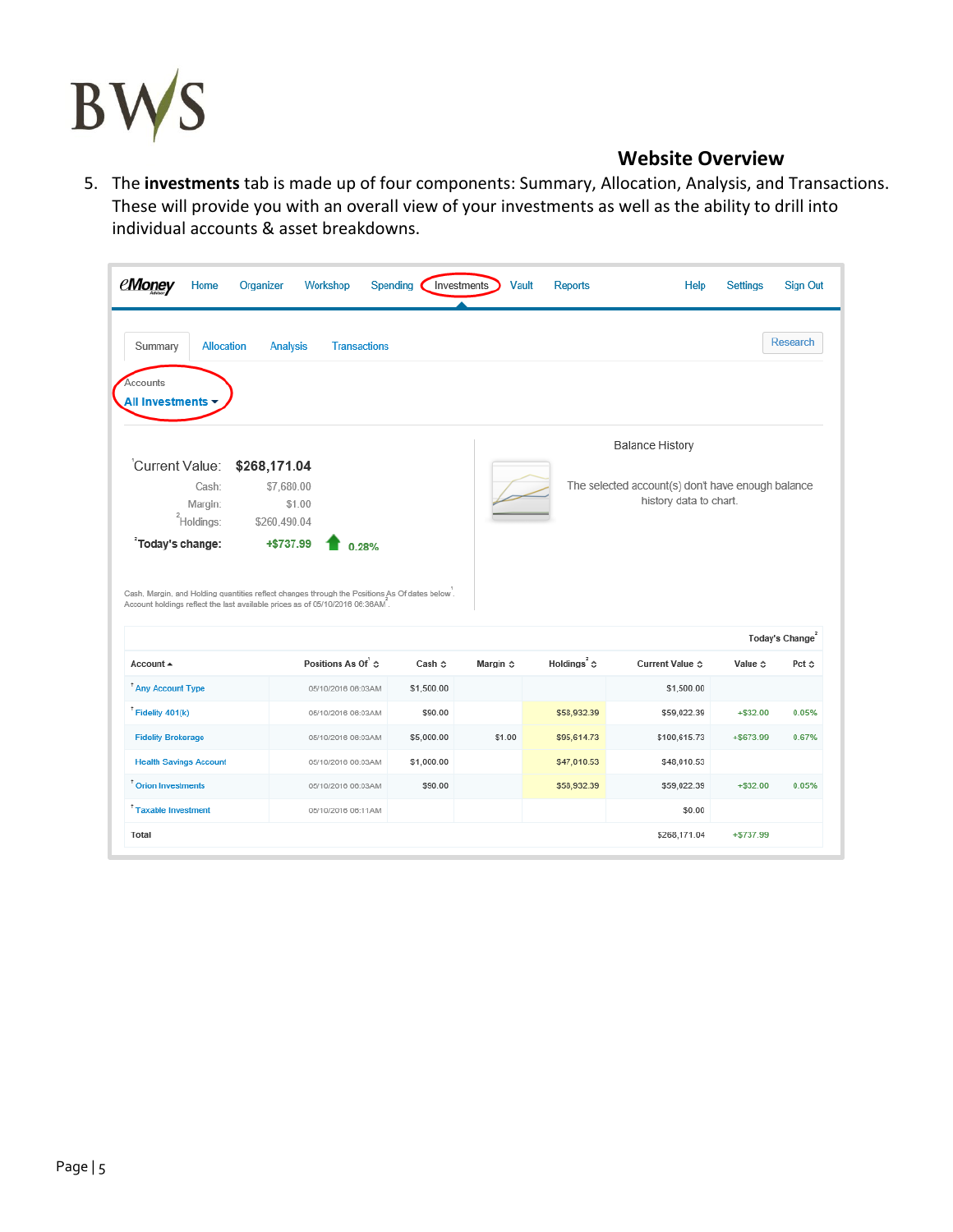

6. The **Vault** tab is a repository which files are stored by your advisor for your review, and where you can store files. To upload a file, click the **Upload Files** link. The **My Documents** folder is hidden from your advisor. If you want your advisor to see a document, upload into the **Shared Documents** folder.

| <u>eMoney</u><br>Home<br>Organizer                   | Investments<br>Workshop<br>Spending<br>Vault | Reports<br><b>Sign Out</b><br>Help<br>Settings |
|------------------------------------------------------|----------------------------------------------|------------------------------------------------|
| List<br>Move Items<br>Icon                           | Why the Vault                                | Search by name or tag                          |
| Vault<br>Upload Files ■ Create Folder ■ Download All |                                              | 0 Files                                        |
| My Documents<br>Shared<br>Documents                  |                                              |                                                |

7. The **Reports** tab provides you with a series of reports about your financial situation.

| eMonev<br>Home<br>Organizer        | Workshop<br>Spending | <b>Investments</b>        | Vault<br>Reports         |        | Help<br>Settings | <b>Sign Out</b>  |
|------------------------------------|----------------------|---------------------------|--------------------------|--------|------------------|------------------|
| <b>Report Selection</b>            |                      |                           |                          |        |                  | <b>Favorites</b> |
| Balance Sheet -                    |                      |                           |                          |        |                  |                  |
| <b>Favorites</b>                   |                      |                           |                          |        |                  |                  |
| $\vee$ Balance Sheet               |                      |                           |                          |        |                  |                  |
| <b>Assets</b>                      |                      |                           |                          |        |                  |                  |
| <b>Cash Flow</b>                   |                      |                           |                          |        |                  |                  |
| <b>Asset Allocation</b>            |                      |                           |                          |        |                  |                  |
| Life Insurance Summary             |                      |                           |                          |        |                  |                  |
| <b>Insurance Summary</b>           |                      |                           |                          |        |                  |                  |
| ۳щ                                 |                      |                           |                          |        |                  |                  |
| <b>Assets</b><br><b>Assets</b>     |                      | ties, and your net worth. |                          |        |                  |                  |
| <b>Balance Sheet</b>               |                      |                           | Frank                    | Joanna | Joint - ROS      | Total            |
| <b>Balance Sheet</b>               |                      |                           | $\overline{\phantom{a}}$ | -      | \$4,568          | \$4,568          |
|                                    |                      |                           | --                       |        | 3,000            | 3,000            |
| <b>Balance Sheet at Death</b>      |                      |                           |                          |        | 1,500            | 1,500            |
| <b>Out of Estate Balance Sheet</b> |                      |                           |                          |        | 62,684           | 62,684           |
| Fidelity 401(k)                    | ٠.                   |                           |                          | --     | 40,249<br>40,249 | 40,249<br>40,249 |
| Health Savings Account             |                      |                           |                          |        | 41 385           | 41 385           |